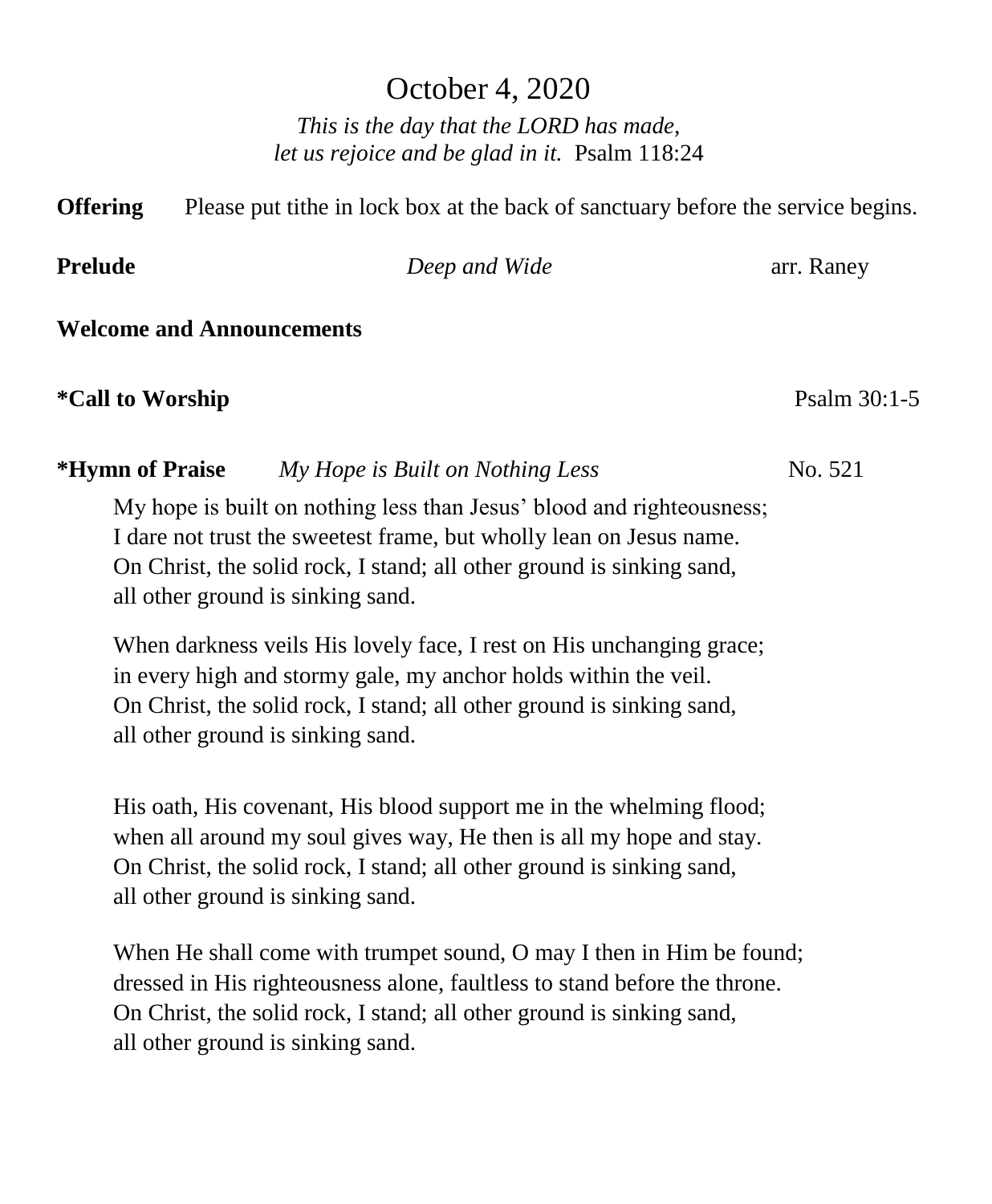#### **\*Prayer of Invocation**

### **Scripture Reading Exodus** 10:1-20

#### **Prayer of Confession**

O Lord, we praise you for you have drawn us out of the kingdom of darkness into your glorious kingdom of light. And even though we now have the right to all the privileges of the sons of God, we confess that we are still drawn back to our previous standing in our thoughts, words, and deeds. Forgive us, we pray, of all our sins of commission and omission, and rid us of any fascination with our old self. Bring our souls up from death and restore us to life from those who go down to the pit. By your Spirit's bidding, enable us to sing praises to you, and to give thanks to your holy name, that we might never be moved. Grant us this, we pray, in Jesus mighty name, amen.

## Assurance of Pardoning Grace **Particle 12** Psalm 30:11-12

 $11$  You turned my wailing into dancing; you removed my sackcloth and clothed me with joy,  $^{12}$  that my heart may sing to you and not be silent. O LORD my God, I will give you thanks forever.

#### **\*Hymn of Thanksgiving** *Psalm 30* Trinity Psalter

Tune: *O Jesus I have Promised*  $1$  O LORD, I will exalt you, For You have Lifted me; My foes You have not allowed To glory over me. <sup>2</sup> O LORD my God, I pleaded That you might heal and save;  $3$  LORD, You from death Have ransomed And kept me from the grave.

<sup>4</sup> His saints, O praise Jehovah And thank His holy name.  $<sup>5</sup>$  His anger lasts a moment.</sup>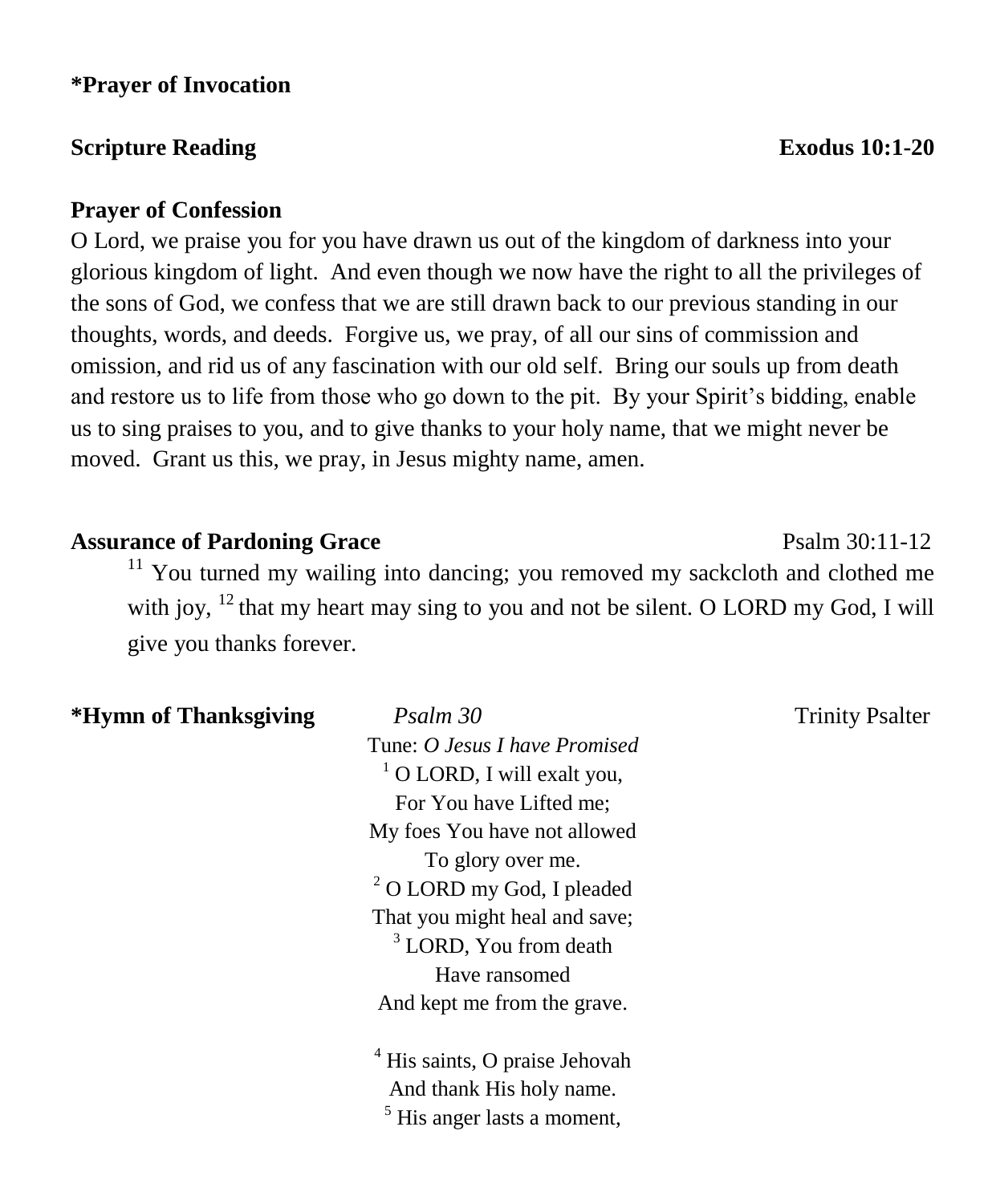His grace a whole life time. For Sorrow, like a pilgrim, May tarry all the night, But then a shout of joy comes When dawns the morning light.

6 In prosp'rous days I boasted, "Unmoved I shall remain." <sup>7</sup> O LORD, You by Your favor My mount in strength maintain; For when Your face was hidden, I soon was troubled sore. I'll cry to You, Jehovah; The LORD I will implore.

<sup>9</sup> Is there in my blood profit When in the grave I dwell? Will dust proclaim Your praises, Your truth and glory tell?  $10$  O hear me now, Jehovah! Be gracious unto me! To You I cry, Jehovah! O now my helper be!

<sup>11</sup> You now have turned my sorrow To dancing full of joy; You loosened all my sackcloth And girded me with joy.  $12$  To You sing psalms, my glory, And never silent be! O LORD my God, I'll thank You Through all eternity.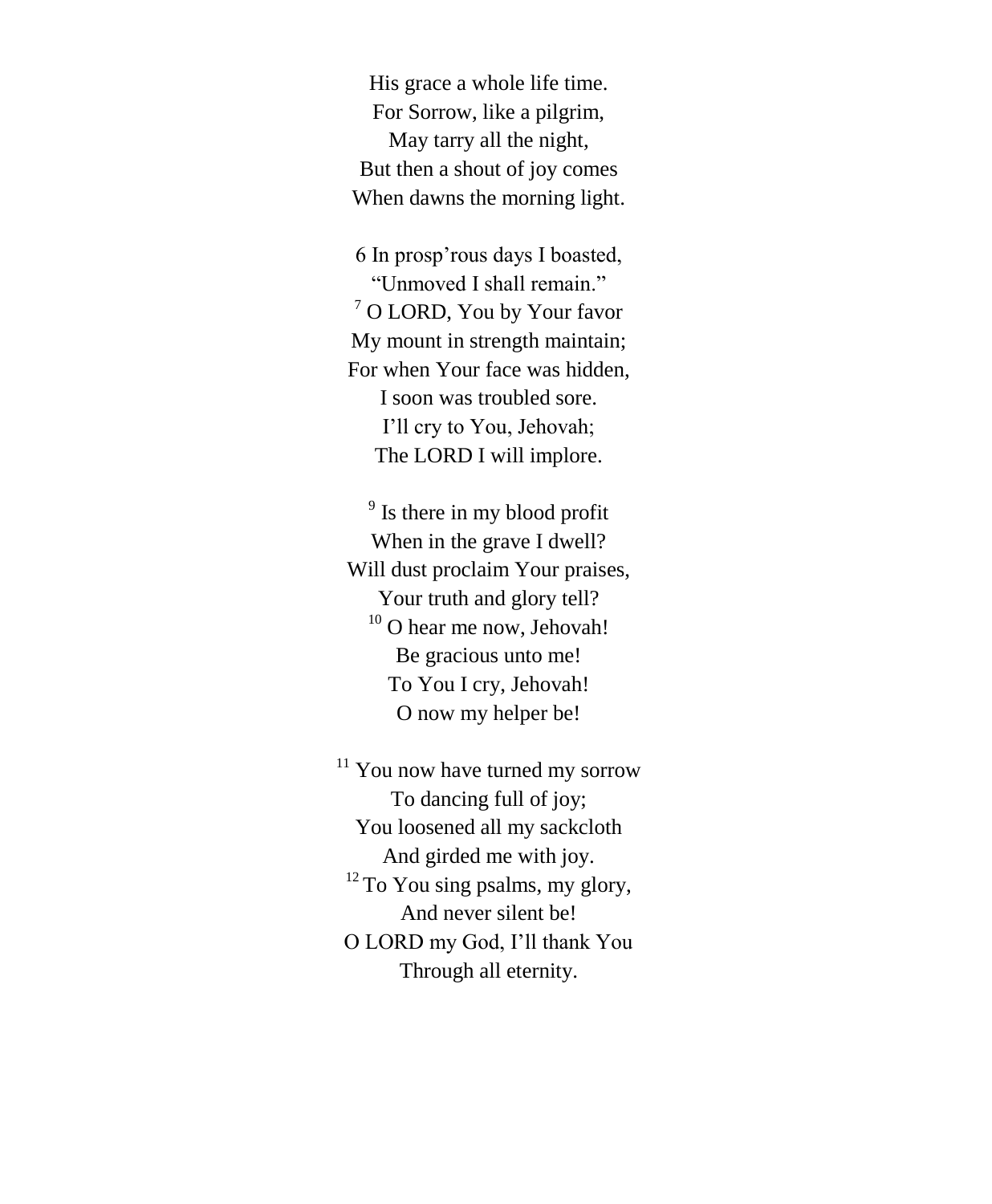### **Westminster Shorter Catechism 78-81**

- Q. 78 What is forbidden in the ninth commandment?
- **A. The ninth commandment forbiddeth whatsoever is prejudicial to the truth, or injurious to our own, or our neighbor's, good name.**
- Q. 79 Which is the tenth commandment?
- **A. The tenth commandments is,** *thou shalt not covet thy neighbor's house, thou shalt not covet thy neighbor's wife, nor his manservant, nor his maidservant, nor his ox, nor his ass, nor anything that is thy neighbor's.*
- Q. 80 What is required in the tenth commandment?
- **A. The tenth commandment requireth full contentment with our own condition, with a right and charitable frame of spirit towards our neighbor, and all that is his.**
- Q. 81 What is forbidden in the tenth commandment?
- **A. The tenth commandment forbiddeth all discontentment with our own estate, envying or grieving at the good of our neighbor and all inordinate motions and affections to anything that is his.**

## **Prayer of Intercession**

**\*Hymn of Preparation** *Were you there?* No. 260

Were you there when they crucified my Lord? (were you there?) Were you there when they crucified my Lord? (were you there?) Oh! Sometimes it causes me to tremble, tremble, tremble. Were you there when they crucified my Lord? (were you there?)

Were you there when they nailed him to the tree? (were you there?) Were you there when they nailed him to the tree? (were you there?) Oh! Sometimes it causes me to tremble, tremble, tremble. Were you there when they nailed him to the tree? (were you there?)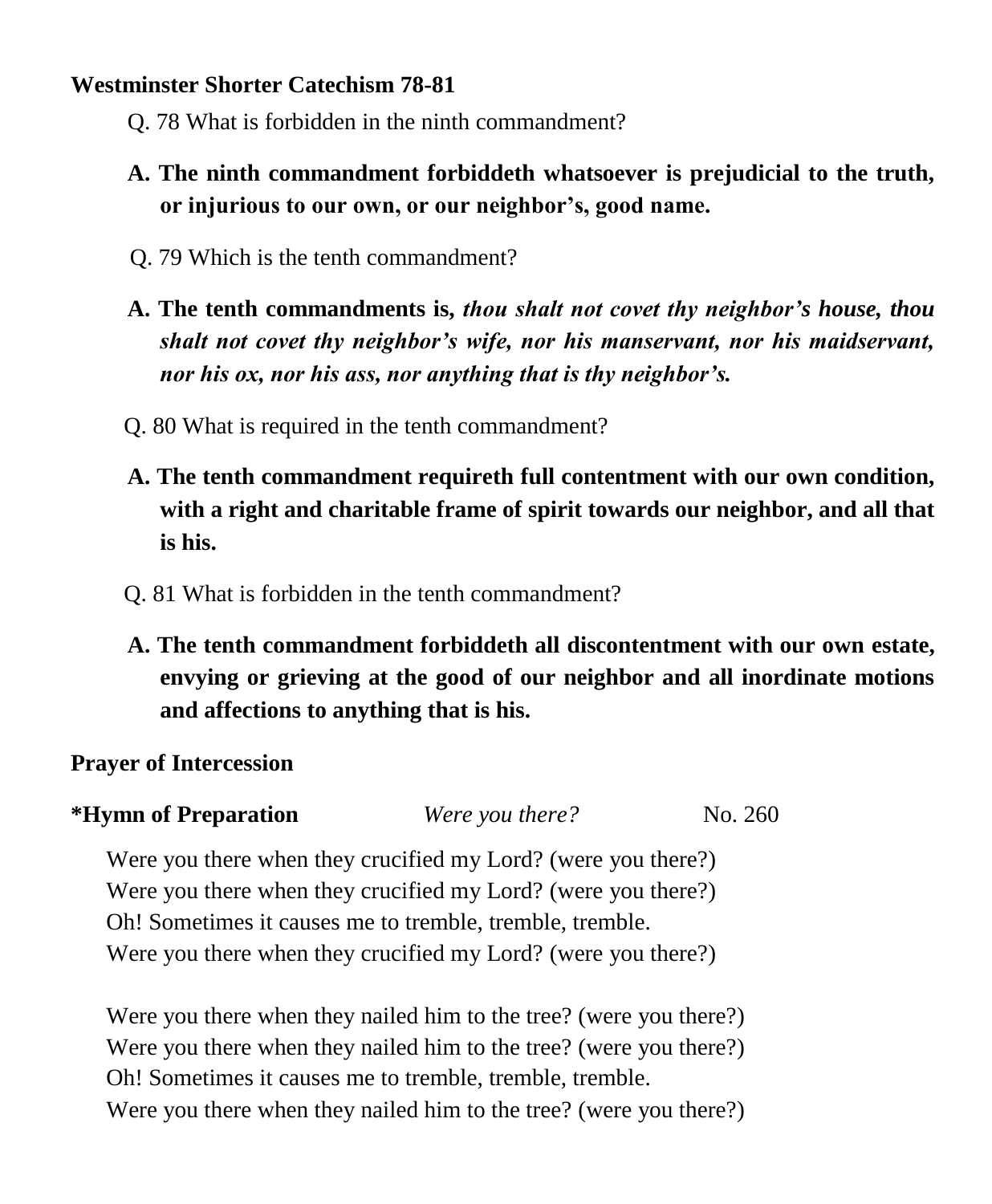Were you there when they pierced him in the side? (were you there?) Were you there when they pierced him in the side? (were you there?) Oh! Sometimes it causes me to tremble, tremble, tremble. Were you there when they pierced him in the side? (were you there?)

Were you there when they laid him in the tomb? (were you there?) Were you there when they laid him in the tomb? (were you there?) Oh! Sometimes it causes me to tremble, tremble, tremble. Were you there when they laid him in the tomb? (were you there?)

Were you there when he rose up from the dead? (were you there?) Were you there when he rose up from the dead? (were you there?) Sometimes I feel like shouting 'Glory, glory, glory!' Were you there when he rose up from the dead? (were you there?)

**Sermon Turning Point Luke 9:18-27** 

**Outline** 

1. Prayer

2. Profession

3. Passion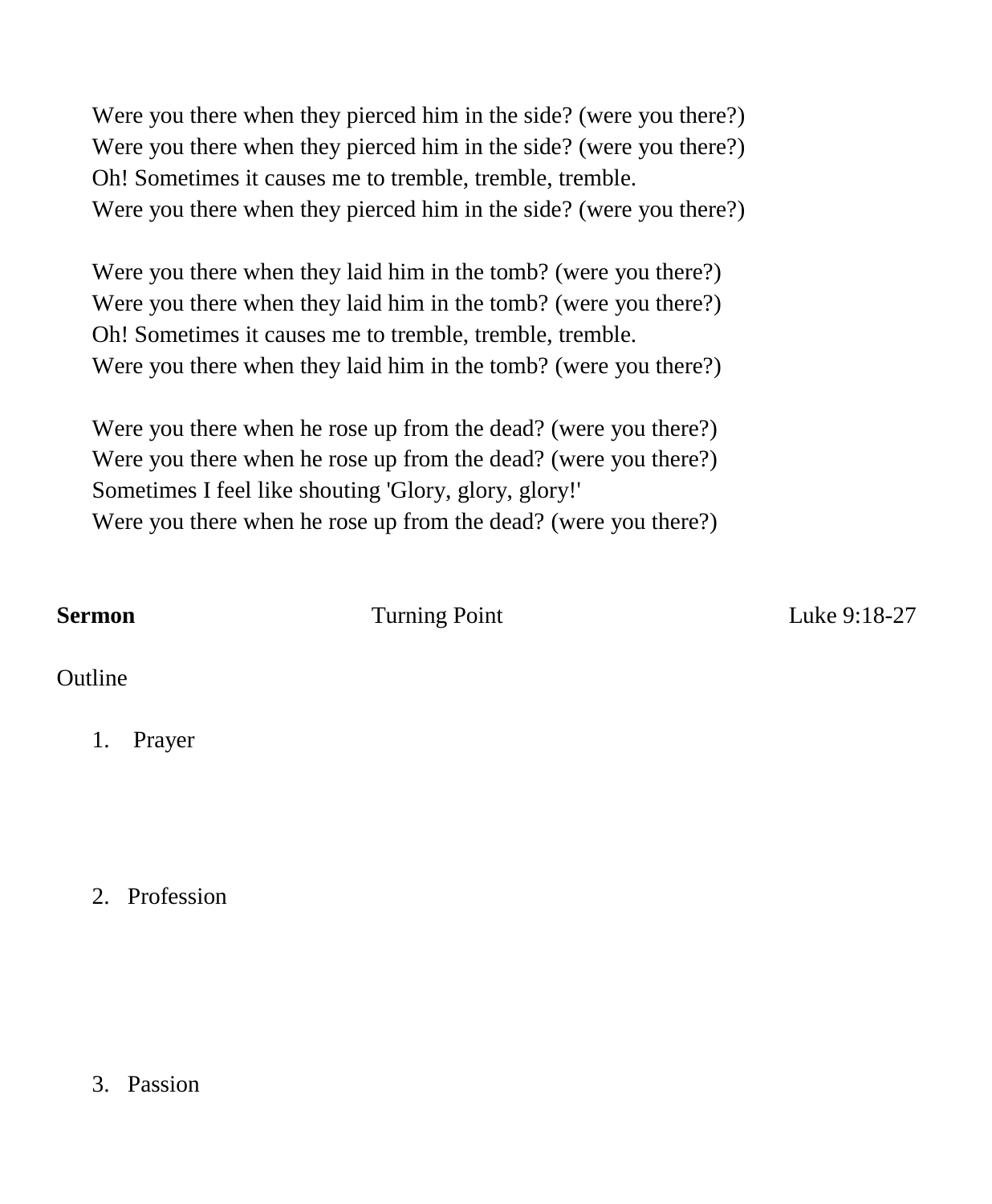### **Discussion Questions**:

- 1. Do you expect great things to happen, solely because of your relationship to Christ? Why or why not? If not, what can be done about it? If so, then how can you improve on your expectations?
- 2. What is the difference between "getting saved" and having "a profession of faith"? How does this impact the direction of an individual? How does this impact the direction of a church?
- 3. Why is the person and work of Jesus Christ a non-negotiable in theology? What happens to you, your church, or your denomination if this is downplayed or ignored?
- 4. Who is Jesus?
- 5. Why did Jesus have to die? How do you know that God the Father was pleased with His Son's work on the cross?

| *Hymn of Response | O Jesus, I Have Promised | No. 654 |
|-------------------|--------------------------|---------|
|                   |                          |         |

O Jesus, I have promised to serve Thee to the end; be Thou forever near me, my Master and my Friend: I shall not fear the battle if Thou art by my side, nor wander from the pathway if Thou wilt be my guide.

O let me feel Thee near me, the world is ever near; I see the sights that dazzle, the tempting sounds I hear: my foes are ever near me, around me and within; but, Jesus, draw Thou nearer, and shield my soul from sin.

O Jesus, Thou has promised to all who follow Thee, that where Thou art in glory there shall Thy servant be; and, Jesus, I have promised to serve Thee to the end; O give me grace to follow, my Master and my Friend.

## **\*Benediction**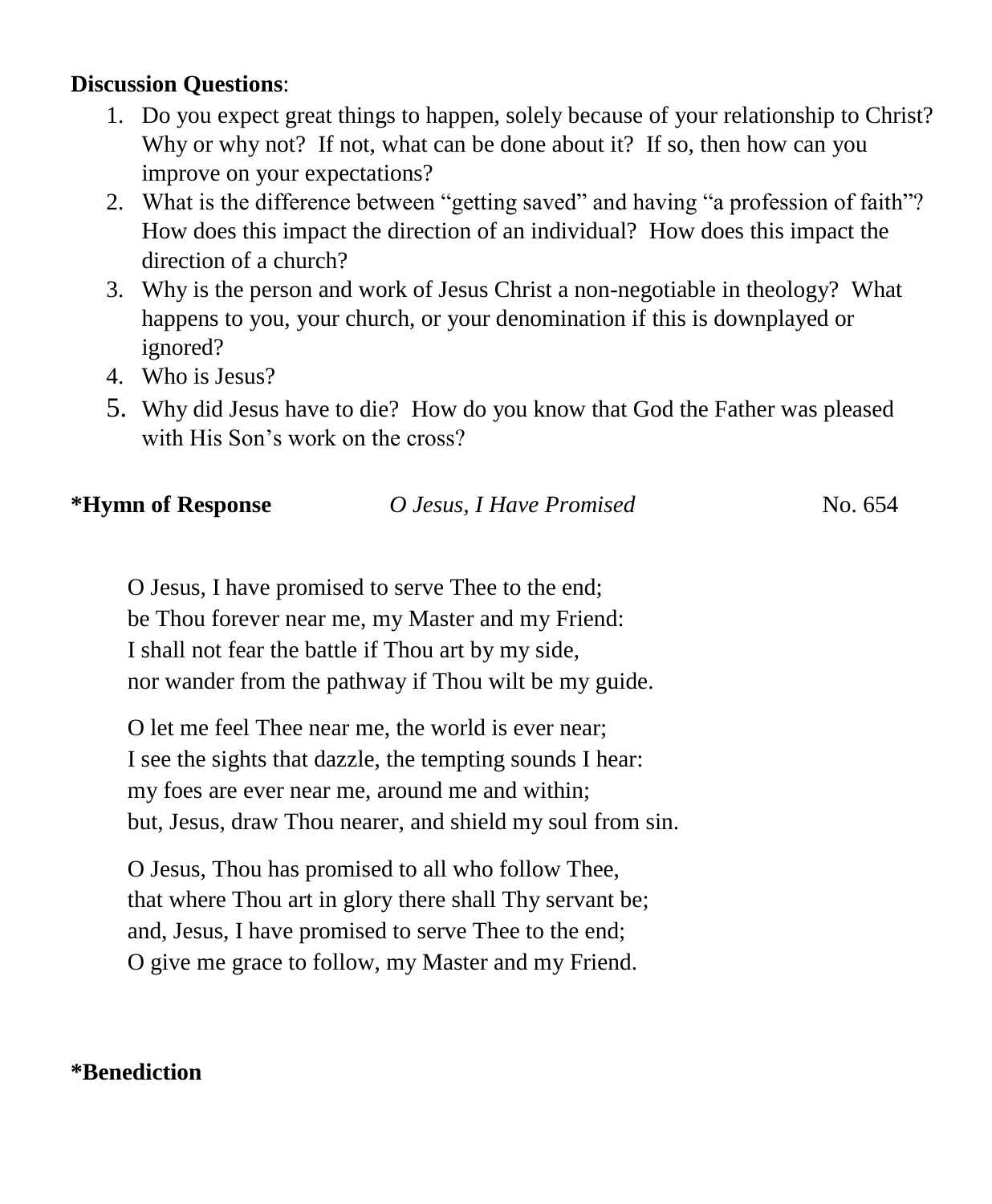## **\*Gloria Patri** No. 735

Glory be to the Father, and to the Son, and to the Holy Ghost; as it was in the

beginning, is now, and ever shall be, world without end. Amen, amen.

**\*Postlude** *Built on the Rock the Church Doth Stand* arr. Sedio

**\* Congregation:** Please stand as able.

**\* \* \* \* \* \* \* \***

## **Keyboard** Sandy Schoon **Intercessory Prayer** Andrew Gretzinger

## **Weekly Calendar**

| <b>DATE</b>      | TIME                                       | <b>EVENT</b>                                                                                                                     |
|------------------|--------------------------------------------|----------------------------------------------------------------------------------------------------------------------------------|
| <b>SUN 10/04</b> | 9:00 AM<br>$9:15 \text{ AM}$<br>$10:30$ AM | <b>Opening Exercises</b><br><b>Sunday School</b><br><b>Worship Service &amp; Lord's Supper</b><br>(available YouTube & Facebook) |
| <b>SUN 10/4</b>  | $12:15$ PM.                                | <b>Schoon Care Group</b>                                                                                                         |
| <b>WED 10/3</b>  | $9:30 \text{ AM}$                          | <b>Women's Bible Study</b>                                                                                                       |
| <b>SUN 10/11</b> | 9:00 AM<br>$9:15 \text{ AM}$<br>10:30 AM   | <b>Opening Exercises</b><br><b>Sunday School</b><br><b>Worship Service</b><br>(available YouTube & Facebook)                     |